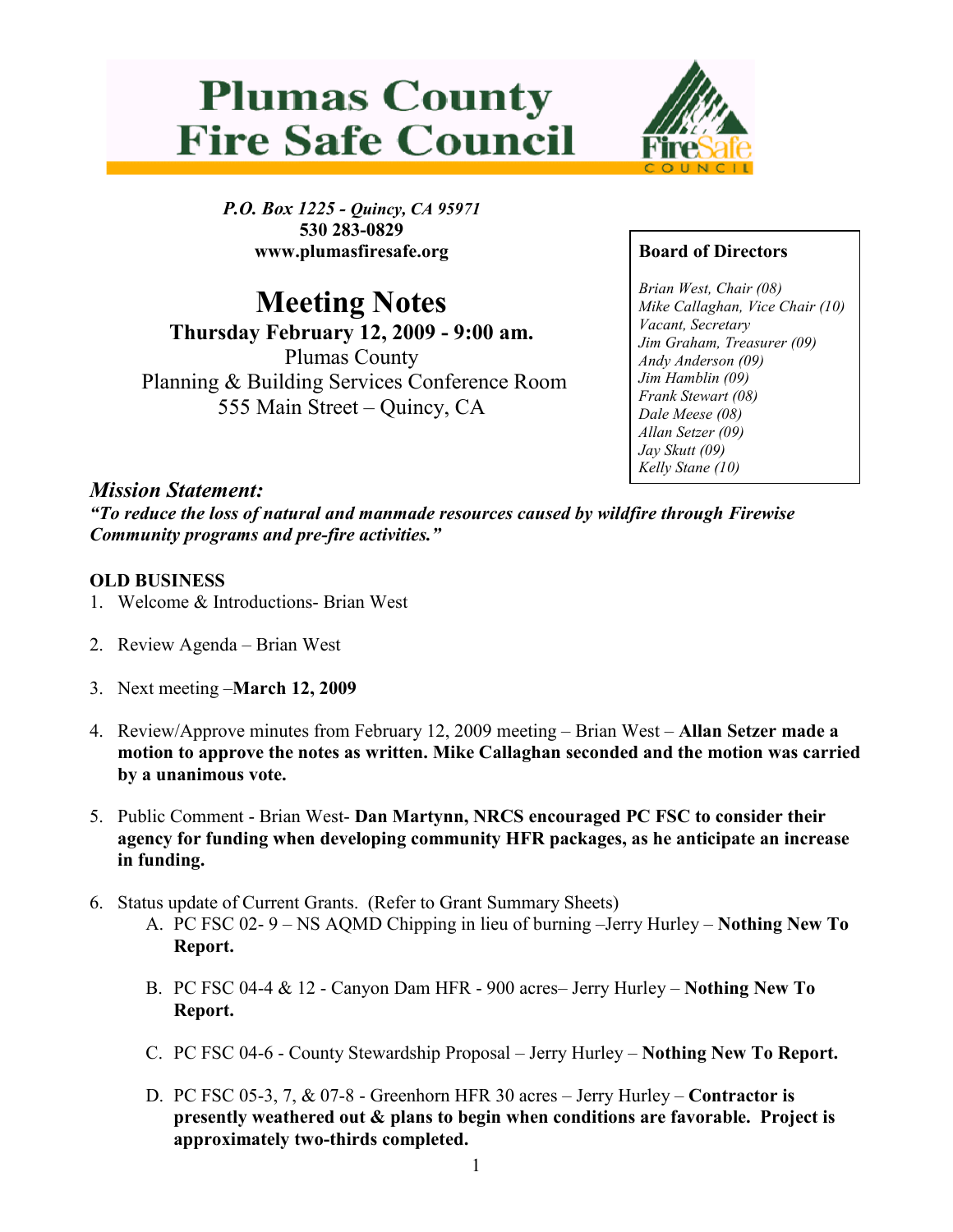- E. PC FSC 05-4, 8 & 08-4 Grizzly Ck. HFR- 128 acres Jerry Hurley Nothing New To Report.
- F. PC FSC 03-1, 05-5, 06-2  $& 5$  Eastern Plumas HFR 175 acres Jerry Hurley North Valley resources is continuing to work with landowners and complete the development of prescriptions to develop the treatment prospectus. PC FSC has developed a supplemental grant request to the RAC to cover increased expenses and the anticipated reduction in projected forest product incomes.
- G. PC FSC 06-4  $& 10 -$  Little Grass Valley HFR  $-111$  acres Jerry Hurley Nothing New To Report.
- H. PC FSC 06-6 La Porte Pines HFR 75 acres Jerry Hurley Nothing New To Report.
- I. PC FSC 07-1  $\&$  4 Indian Valley HFR-200 acres Jerry Hurley **Hand Piling has been** completed where it was the prescribed treatment, but piles have not been burned. Mastication has been completed on all but 4 acres, but contractor is currently weathered out.
- J. PC FSC 07-2 La Porte Road HFR 100 acres Jerry Hurley CDF suspended the project due to the California Fiscal Crisis.
- K. PC FSC 07-5 C Road right-of-way planning Jerry Hurley Nothing New To Report.
- L. PC FSC 07-6 Taylorsville HFR 30 acres Jerry Hurley All of the project area has been thinned and piled with about 50% of the piles burned.
- M. PC FSC 07-9 Elderly/Disabled Defensible Space Jerry Hurley Nothing New To Report.
- N. PC FSC 07-10 County Educational Workshops Jerry Hurley SNC suspended the project due to California Fiscal Crisis.
- O. PC FSC 08- 1 Gold Mtn. HFR Jerry Hurley Nothing New To Report.
- P. PC FSC 08-2 PC FSC Council Coordination 2007-2009– Jerry Hurley Work continues with FSC coordination activities, meeting with contractors and foresters on fuel reduction projects and sharing of firesafe information. The Coordinator has been working aggressively developing grants for the upcoming cycle.
- Q. PC FSC 08- 3 HFR Project Development –Jerry Hurley Danielle Banchio & Pete Thill the project RPF's have been assisting in the outreach and development of a grant request to CA FSC to fund implementation of approximately 825 acre in seven communities.
- 7. Status update of proposed Grant Proposals. Jerry Hurley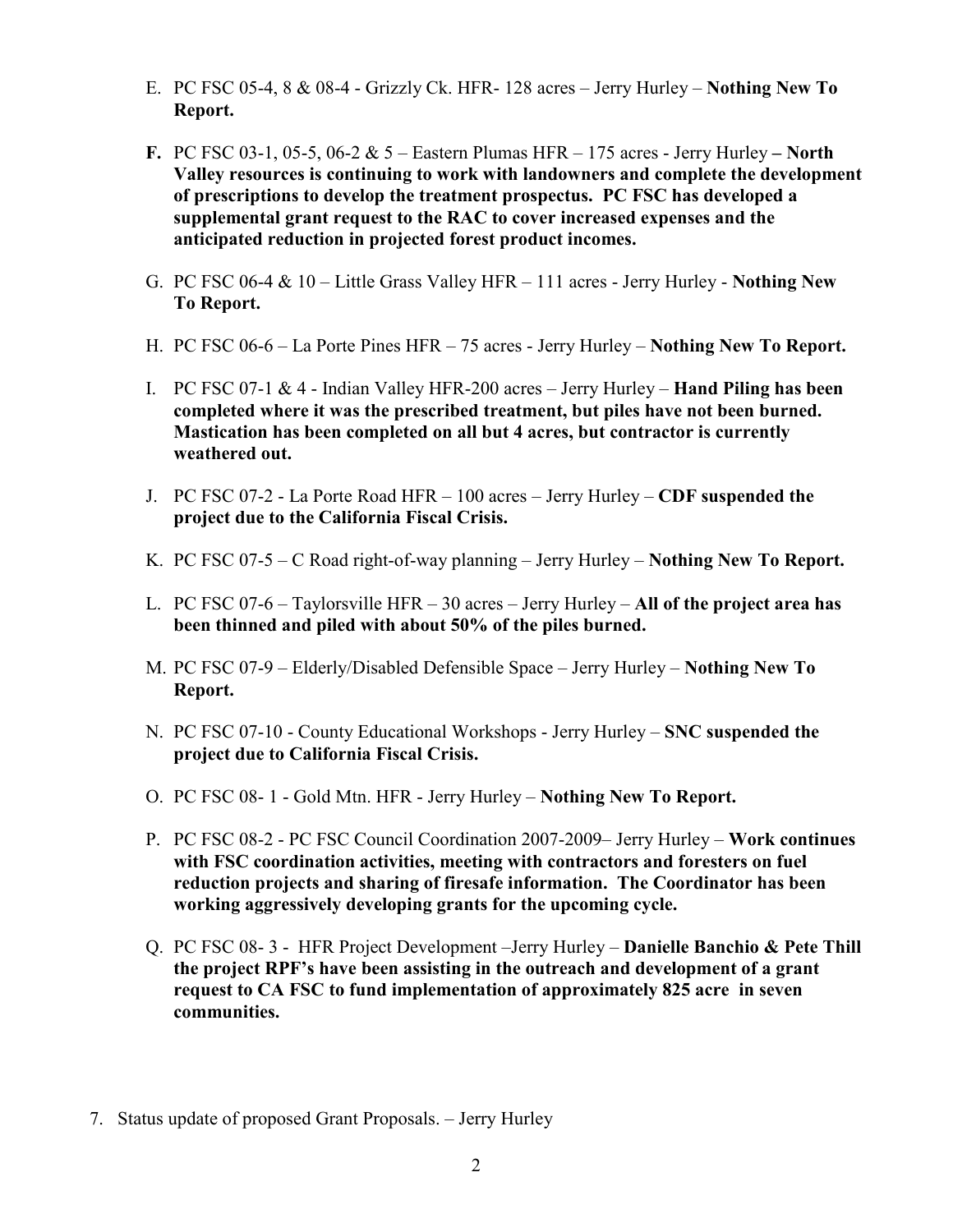- A. Elderly Disabled RAC & CA FSC Clearinghouse **Grants have been prepared and** submitted to RAC and the CA FSC Grants Clearinghouse for funding of an additional 50 properties in 2009.
- B. Eastern Plumas HFR RAC A supplemental grant request has been submitted to the RAC to cover increased expenses and anticipated reductions in forest product incomes.
- C. Plumas County HFR 2009 CA FSC Clearinghouse A large, 825 acre, HFR grant is being prepared for the CA FSC Clearinghouse for seven communities. Propsoed acres will be in the general communiites of previous HFR grants where 700 acres has or is being treated.
- 8. HFQLG –HFR project overview/relation to communities' opportunities Project mapping integration involving USFS, CDF and Fire Safe Council - PNF's fuel reduction out year program of work – Allan Setzer – USFS expects an increase in fuel reduction activities with Recovery Funds, especially where they connect to communities. There is a strong emphasis by the administration to implement HFR shelf projects that are NEPA ready, can be implemented quickly and create jobs.
- 9. Implementation of the Plumas County Community Wildfire Protection Plan (CWPP) Jerry Hurley – Plumas County Board of Supervisors formalized the Emergency Services Advisory Committee and appointed Jerry to that committee. This should help get some of PC FSC's Community Wildfire Protection Plan mitigation recommendations implemented.
- 10. Defensible Space on Public Lands Larry Craggs This project may become more viable with current emphasis on the Nations Recovery Program.
- 11. Secure Rural Schools Funding Jerry Hurley Nothing New To Report.
- 12. CA FSC legislative issues Frank Stewart Nothing New To Report.
- 13. Update of local FSC (Almanor Basin & Gold Mtn.) activities Jerry Hurley Almanor Basin FSC has requested that PC FSC send a letter of support to the Almanor District Ranger and RAC to support funding for staffing the Dyer Mtn. lookout. Dan Martynn made a motion to send the letter and Steve windward seconded. The motion was carried by a unanimous vote.
- 14. HFR Cost contribution by participating landowners Jerry Hurley Brian West suggested that a small group get together to make a proposal to bring back to the memebers for concurrence. Members suggested are: Danielle Banchio, Brian West, Dan Martynn, Mike Callaghan, Mike De Lasaux, & John Sheehan.